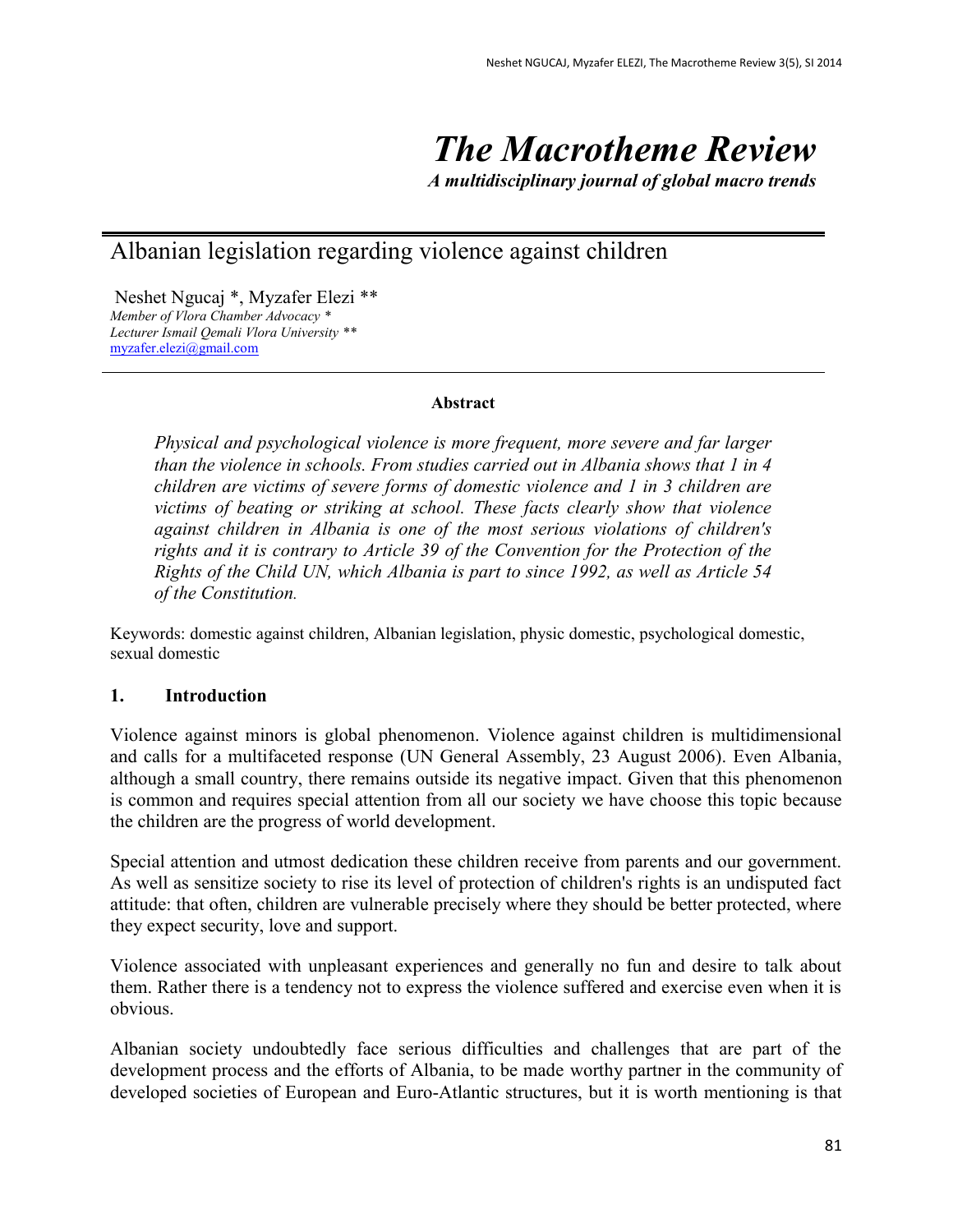the government Albanian has taken and always assumes the child protection and is doing its utmost to develop before a modern society where these children to feel happy easily and harmless. This achievement of Albanian society has been consolidated over the years and in particular during the period of democratic transformations.

Childhood is considered by medical psychological and pedagogical disciplines, as a crucial period for the future development of children, as individuals and as citizens. The importance of this period thereafter for all development makes it necessary for children to show special care for them to meet those developmental needs. One of them is the need for certainty and without the fulfillment of this need is impossible to have healthy individuals and responsible citizens.

Limited and sporadic surveys as well as emissions of print media and electronic media have pointed out that the safety and welfare of their children in Albania, heavily damaged by the use of violence in the home and in other environments where they live, plays and learns children. Violence against children in Albanian culture is seen as a means to discipline them.

The use of light and moderate forms of physical and psychological violence is widespread. Many children were subjected to harsh and degrading forms of violence and humiliation as beating, incest, sexual abuse, abandonment, sale and use of children for prostitution, crimes of honor, to the selective abortions. Recent years have increasingly reported cases of sexual abuse by parents, teachers and others on children as well as deaths due to violence, as was the case of the boy who was killed by his mate at high school in Sauk Tirana about two years ago. Reports of cruel and humiliating punishment, genital mutilation of girls, neglect, sexual abuse, homicide, and other forms of violence against children have long been recorded, but the grave and urgent nature of this global problem has only recently been revealed (A. Reza, J. A. Mercy , E. Krug, , (2002)).

## **2. Violence against children in Albania**

Violence affects children`s physical and mental health, impair their ability to learn and socialize. It is a violation of their human rights and may undermine their development as functional adults and good parents later in life. In the most severe cases, violence against children leads to death (UN, 2006). Depending on the culture, the perception as well as the educational tradition, different types of violence (especially physical and emotional) are perceived in different ways (UNICEF.., 2013).

From studies carried out in Albania, it turns out that 1 in 4 children are victims of severe forms of domestic violence, and 1 in 3 children are victims of beating or striking at school. These facts clearly show that violence against children in Albania is one of the most serious violations of children's rights, and it is contrary to Article 39 of the Convention for the Protection of the Rights of the Child UN, where Albania is state Party since 1992, and of Article 54 of the Constitution.

Article 39 of the Convention for the Protection of the Rights of the UN children that says: *States Parties shall take appropriate measures to promote physical and psychological recovery and social reintegration of a child victim of any form of the data is neglect, exploitation, or abuse; torture or any other cruel treatment or punishment.*

Changes occurred in the last decade have obviously increased the risks faced by children and their families. Under the influence of social phenomena such as immigration, uncontrolled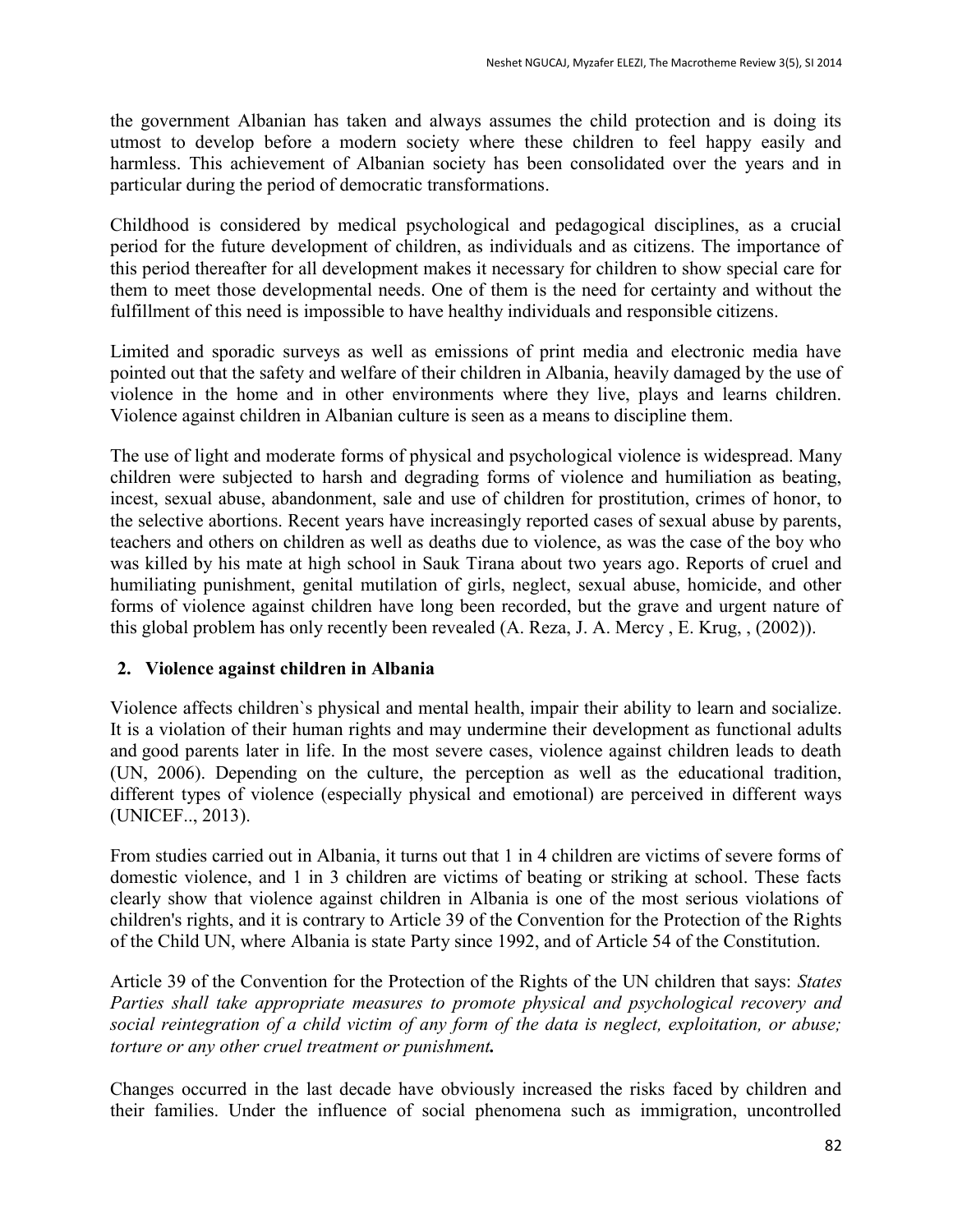urbanization, poverty and unemployment, family disintegration and divorce, found the tendency of increasing the number and degree of social vulnerability for different categories of children. Problems and risks faced by children reflect the challenges of development and the complex difficulties facing the state, society and family in the transition period.

Maltreatment of children is today one of the most pressing problems faced by the Albanian society. Increasingly present is becoming a bitter reality of child abuse in various forms within and outside the family. Vulnerable children, orphans and divorced parents often fall "prey" of exploitation and rape in the most diverse forms. These have been the subject of articles in the news media and on TV and some of them treated by charities. Although the consequences of violence for children may vary according to its nature and severity, the short- and long-term repercussions are very often grave and damaging. Violence may result in greater susceptibility to lifelong social, emotional, and cognitive impairments and to health risk behaviors (V. J. Felitti et al., 1998 ) .

If a commune does not treat each case of violence against children, this is because the access to service providers (either public or private, and NGOs) is very limited. If there were relevant centers for abused children or parents, there would be more cases denounced. The lack of such centers is the reason why most people hide domestic violence (UNICEF.., 2013) .

A problem of the last decade is vendetta and revenge, which the children affected directly or indirectly, as perpetrators or as an injured party. Many children are forced to not attend school because of this phenomenon. Street children represent the most vulnerable category, the most exposed to risks such as harassment, insecurity, illiteracy, malnutrition, etc. Marginalization of this category is fed by many economic factors, social, cultural, educational and family. According to partial data in Tirana identified about 800 street children, who practice the "profession" of beggars, street vendors, etc. Children involved in work and other activities are profitable children who have abandoned school, while others attend it and perform various jobs, mainly after school, being activated in activities outside the household or family. In judicial practice of recent, observed judicial cases decisions which are not properly treat the causes which have brought the child maltreatment or bypass; we harm the interest of the juvenile, family situation created. For some children, the journey to and from school may be their first independent exposure to the community; it may also be their first exposure to its risks. Others are exposed to violence when carrying out domestic tasks, such as when fetching water, fuel, food or fodder for animals (WorldVision, 2001) . These tasks, which may involve walking considerable distances, are usually assigned to girls in rural areas of the developing world (UNICEF, 2003) .

#### **3. Albanian legislation regarding violence against children**

Since 1990, Albania began to make great strides in the field of legislation: it ratified the main international instruments on human rights, including those of children's rights. These include:

- a. European Convention for the Protection of Human Rights and Fundamental Freedoms, the United Nations Convention on the Rights of the Child,
- b. Convention on the Elimination of All Forms of Racial Discrimination
- c. Convention against Torture and Other Cruel, Inhuman punishment and degrading treatment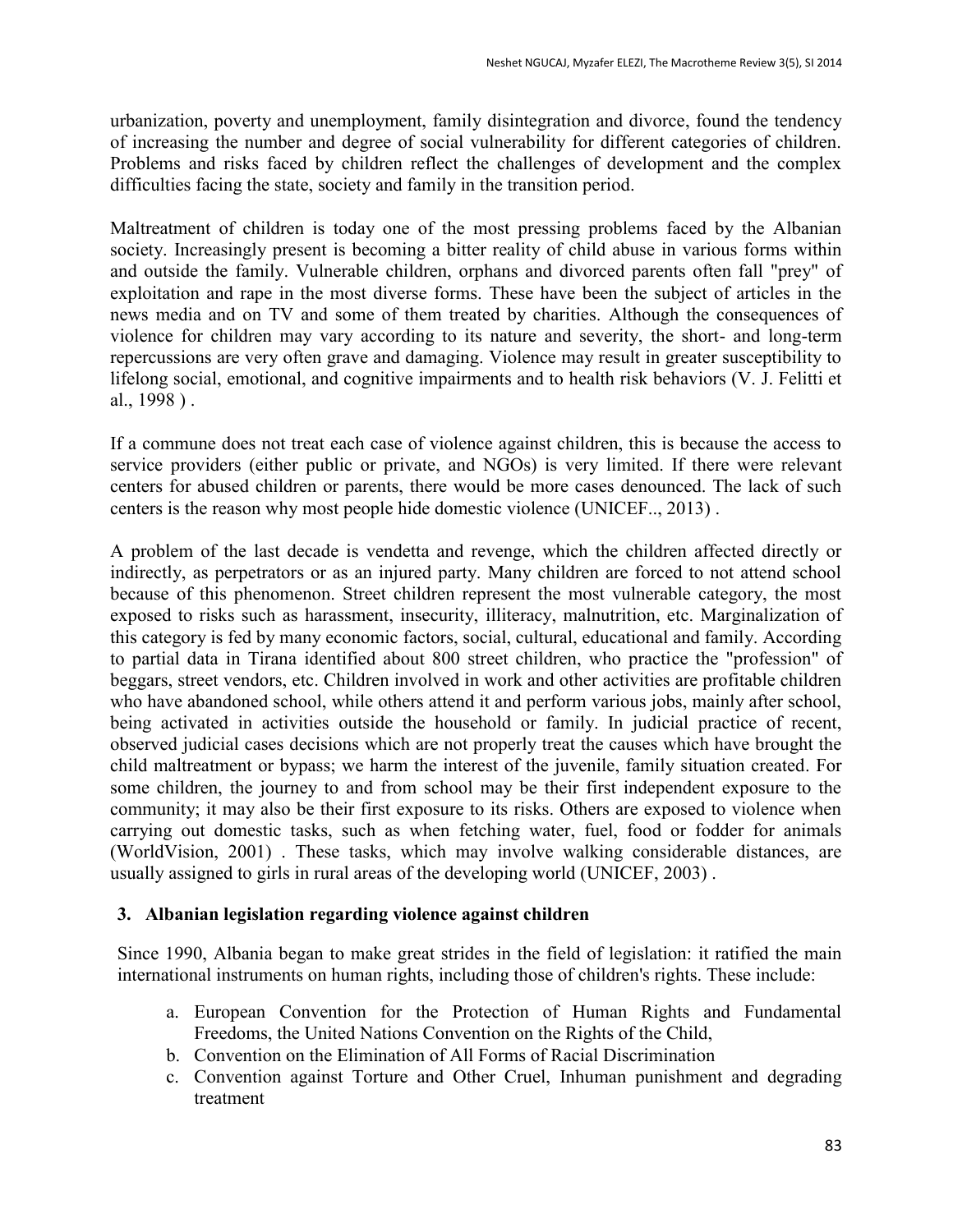d. Hague Convention on Protection of Children and Cooperation in adoptions abroad.

To adjust the Albanian domestic legislation with these international instruments have been adopted, in addition to basic legal documents (Constitution of the Republic of Albania, Criminal, Family, etc.) and a number of special laws and decisions, dealing directly or indirectly with improving children's rights and protection from various forms of violence. Most of these laws were adopted in the period 1990-2000.

**Article 54 of the Constitution of the Republic of Albania** is the only constitutional article that addresses violence against children, in particular the direct, ensuring children their basic rights**.** 

"1- children, youth, pregnant women and new mothers have the right to special protection by the state."According to this article, children are entitled to special protection by the state (in this fall as a child protection over and those less than 14 years old).

Non-discrimination of children is in paragraph 2 of Article 54 of the Constitution:

"2-children born outside of marriage have equal rights with those born within marriage."Here it comes to equal rights to children born outside of marriage with those born in marriage.

More specifically, paragraph 3 of this article knows every child the right to be protected from violence and abuse.

"3-Every child has the right to be protected from violence, abuse, exploitation and use for work, especially under the minimum age for child labor, which can harm health, morals or endanger the life or normal development"

It also recognizes the right to be protected from exploitation and employment, which could damage his health or psyche, or endanger normal development, is particularly protected in these regard children under the minimum age for work.

The minimum age for employment is defined in Section 98.99 of the Labor Code of the Republic of Albania, where according to these articles minimum working age is 16 years of age. Children from 14-18 years old can work light duty during school holidays.

Likewise Labor Code section 100, we determined that hard work, or threat to health, can be employed only to adults. Likewise the Albanian legislation treats various forms of violence in the Criminal Code. Criminal Code of the Republic of Albania and other legal instruments, treat the various forms of violence against children, in the most direct and specific ways.

#### *3.1. Physical violence*

The Criminal Code of the Republic of Albania addressed three aspects of physical violence directly related to the child:

- fatal physical violence,
- traditional violent practices
- Physical violence against minors under 18 years who have committed crimes.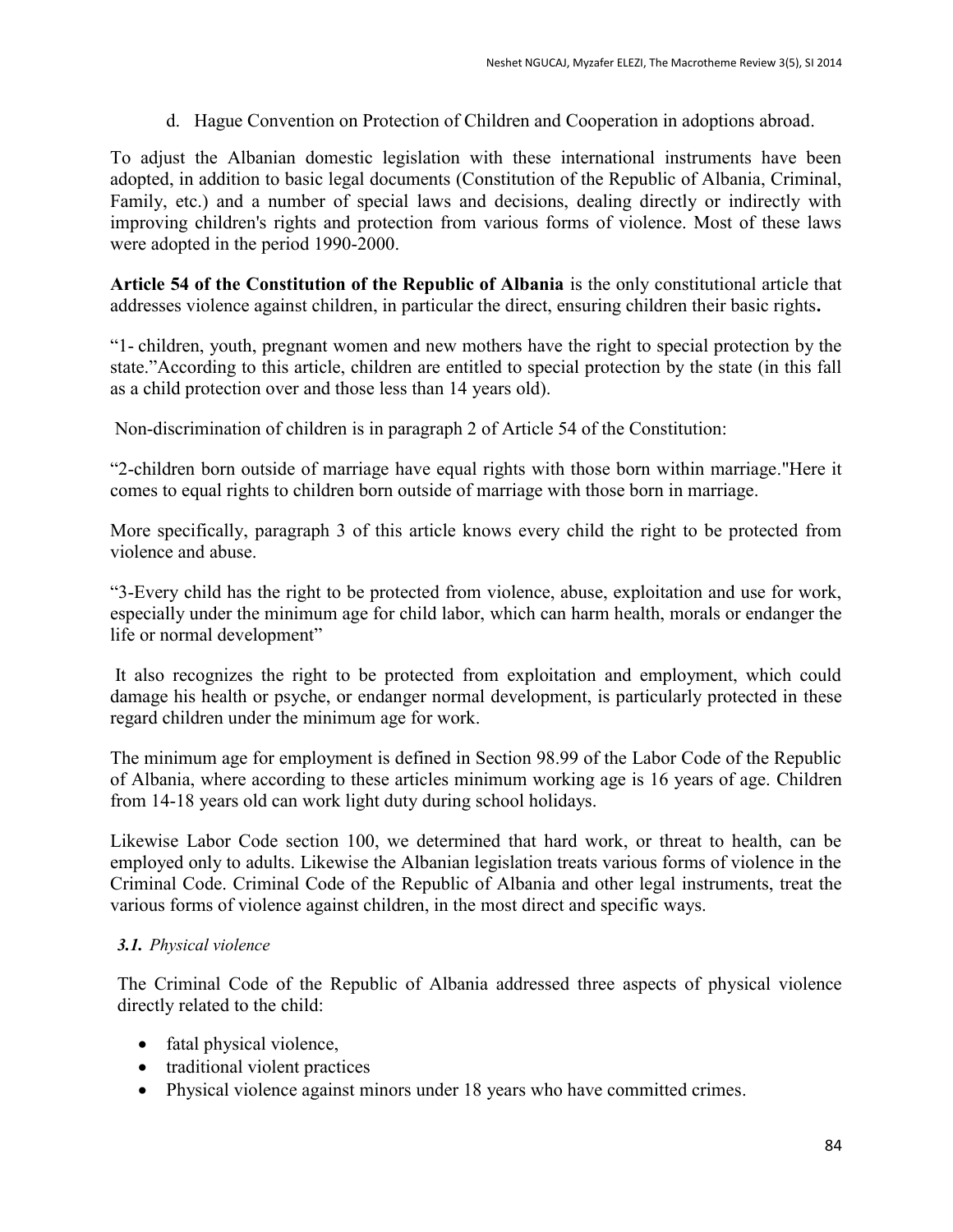- **a.** Fatal physical forms of violence (physical abuse that ends in death) perpetrated against minors treated in:
	- Article 79/a.1. "The murder of a minor"
	- Article 81 "baby killing"
	- Article 93, "Termination of pregnancy without the consent of" using violence.

The punishments given to offenders in these cases are more severe. In Article 11 of the Criminal Code, among others allegedly intentional homicide of a minor is punishable not less than twenty years of imprisonment or life imprisonment.

- **b.** Traditional practices that are exercised against violent on minors that are treated in the Criminal Code are:
	- Blood feuds Article 83 / a "serious threat for revenge, or for revenge";
	- The customary law of taking the child's life for reasons of honor, if he has dishonored the family and parents. Article 79/.a.1. "The murder of a minor".

In no case the Criminal Code of Republic of Albania is not allowed corporal punishment of persons less than 18 years old who have committed crimes. Also, in the Code of Criminal Procedure is not allowed to use physical violence as a tool for obtaining facts and proofs.

In addition Article 31 (paragraph 2) of the Criminal Code exempts minors under 18 years old from the sentence to life imprisonment.

In Article 51 of the Penal Code stipulates that the penalty is imprisonment for minors who have not reached the age of 18 years old cannot be more than half of the sentence, provided by law for the offense committed.

In cases where the offense is of minor importance and the previous behavior of minors is good, the court may exclude it from the penalty and may decide to send it to an educational institution. As the subject of crime the Criminal Code of Republic of Albania, defines as the minimum age for criminal responsibility to 14 years old when he commits a crime and 16 years old when he commits a criminal offense. Regarding the security measures being taken, the Criminal Procedure Code provides criteria and conditions that the court must take into account, especially when it comes to offenses committed by minors. When the defendant is a minor court shall consider the request and do not to interrupt the concrete educational processes. If the minor has committed a criminal a misdemeanor, measure of arrest does not apply to him. The Criminal Code also provides other forms of outdoor physical violence directly related to minors, such as kidnapping or holding hostage a person.

Article 25 of the Criminal Code of the Republic of Albania provides for penalties awarded against kidnapping or holding hostage the person and specifically the child. Penalties are given from 10 to 20 years and, in cases where the damage to the child is very serious, mental torture or death caused minors, given sentences up to 20 years or life imprisonment.

Criminal Code of the Republic of Albania has provided and offenses committed against an individual willfully, without specifying the age of the victim. Thus, in Article 86, "torture" is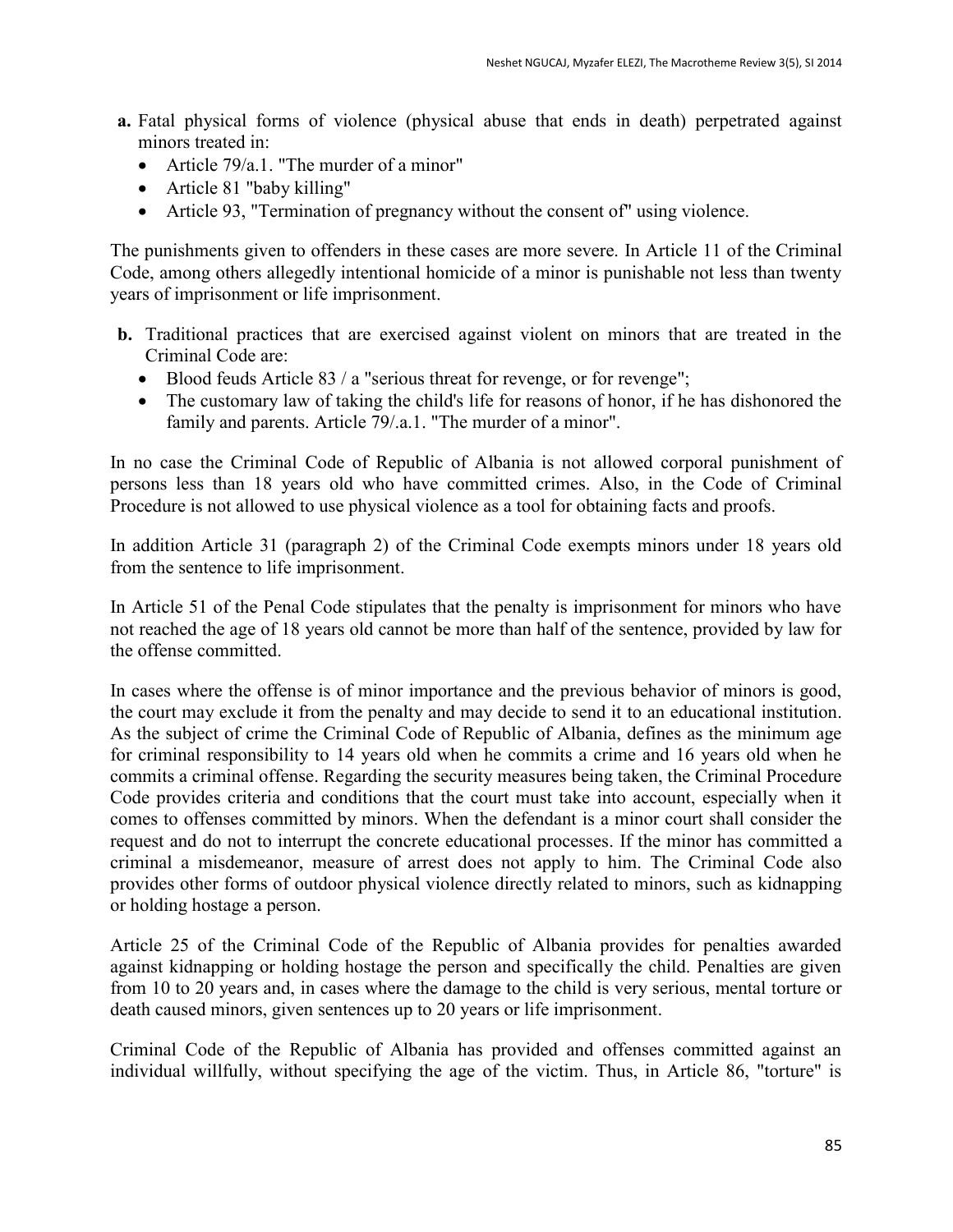projected as one of the forms of violence and torture practitioners punishment is imprisonment from five to ten years.

Article 90 of the Criminal Code addresses the beating as a form of physical violence and prescribes up to 6 months in prison.

Article 13 of the Penal Code provides for penalties up to five years in prison to a person that seriously injured another person. However these articles treat these forms of violence while not generally become associated with minor's specifications.

Corporal punishment (physical) is explicitly prohibited only in paragraph 2 of Article 36 of the "fundamental normative provisions", which are based on Law 7952, dated 06.21.1995 "For preuniversity system ". It states:

"Individuality and preschool child's human dignity and respect students, he is protected from physical and psychological violence, discrimination and isolation. In kindergarten and school are strictly prohibited physical punishments or degrading treatment of children ".

#### *3.2. Sexual violence*

Albanian legislation treats sexual violence against children more widely than physical violence. A number of articles of the Criminal Code deal with various forms of sexual violence. These include:

- sexual relations, or homosexual intercourse with minors (Article 100);
- sexual relations or homosexual intercourse with a minor (Article 101);
- sexual relations or gender homosexual relations with persons in genius, or under custody (Article 106);
- committing shameful acts with minors (Article 108);
- exploitation of prostitution of minor aggravating circumstances (Article 114./a.1);
- distribution, advertising and publishing pornographic material on the premises of minors (Article 117);
- trafficking of women for prostitution minors (Article 30), etc..

The penalties provided for in the Criminal Code of the Republic of Albania to that sexual violence against children are detailed. These include penalties for individual abuses of minors (Articles 10, 11, 101, 103); sexual abuses collaboration or more than once, with violence and sexual abuse (Article 17); homosexual forms of violence against minors (that have not reached sexual maturity (Article 15) for sex or homosexual intercourse with sex or persons under custody for the organization and use of minors prostitution in Albania and abroad (even for cases when people organize prostitution related blood with a minor (Article 22), etc.. Format penalties are given in every case imprisonment (as appropriate from 5 to 20 years in prison).

#### *3.3.Emotional / psychological Violence*

Violence against children is widespread, underreported and extremely damaging to children. The physical, emotional and psychological scars of violence can have a profound impact on a child's development, health and ability to learn (UNICEF.., 2013) . As well as corporal punishment,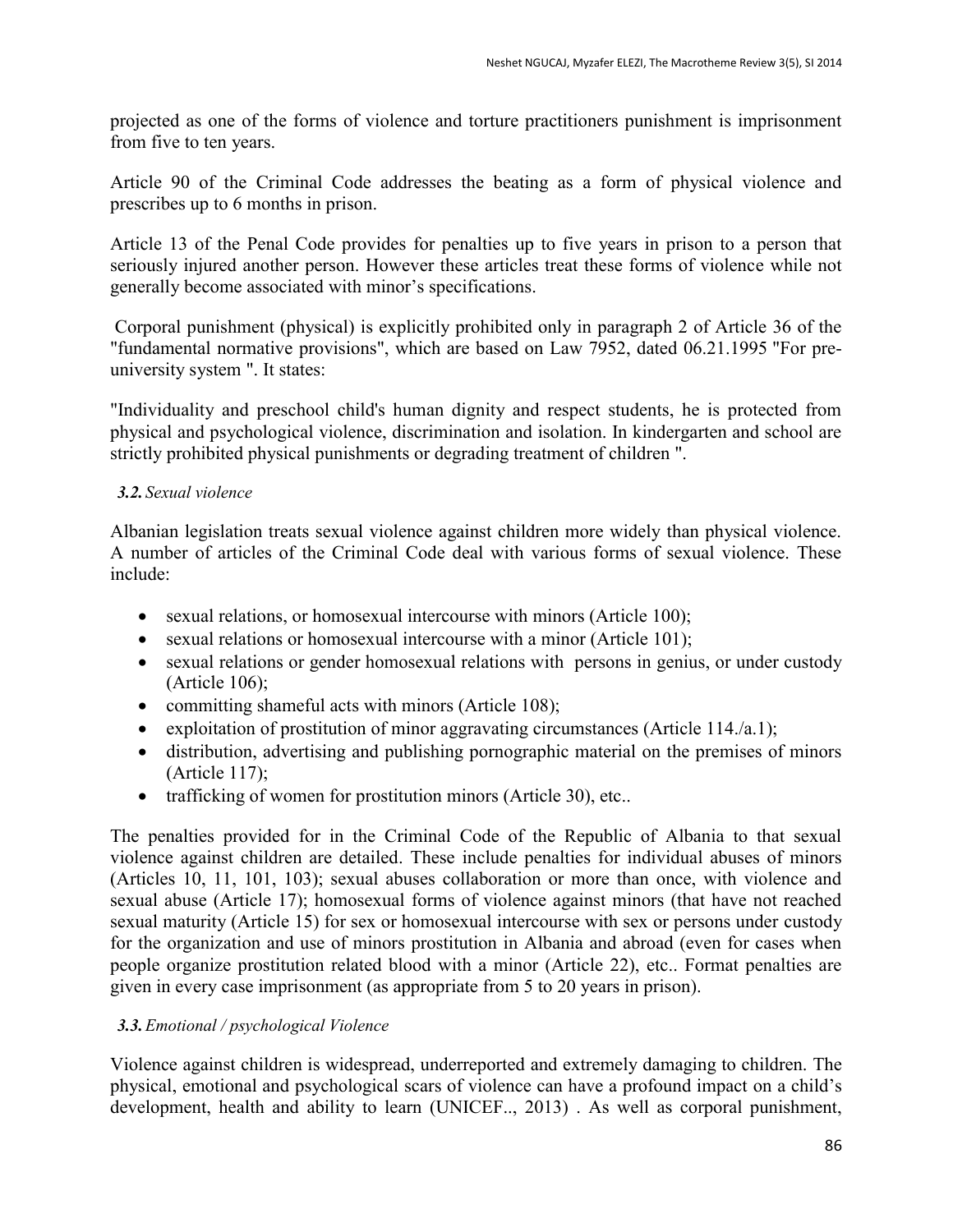emotional violence just dealt with explicitly in section 2 of article 36 of the "fundamental normative provisions", which are based on Law 7952, dated 06.21.1995, "On pre-university education". In addition to the others said: "... individuality and human dignity of the child and preschool students are respected, it is protected from physical and psychological violence, discrimination and isolation. In kindergarten and school are strictly prohibited physical punishments or degrading treatment of children ".

Also, in paragraph 3 of Article 36 of the provisions mentioned above, note the child's right not to be abused psychologically and emotionally in relation to learning outcomes. These include ways of assessing students and their right to appeal in cases where the student thinks that is not correctly evaluated by the teacher.

# **4. Conclusions and recommendations**

The study of violence against children is a difficult enterprise. Difficulties are diverse. They relate to the lack of previous studies and the overall character of the problem itself. Despite numerous indications of the presence of violence on children and increasing its arrival in Albania, this phenomenon is not well documented. As mentioned, the print and electronic media has noted that Albanian children experience violence at home, in schools and on the streets. Media has occasionally taken stakes public awareness of this phenomenon by focusing on the most acute cases, but the violence that goes unnoticed is deemed greater. Data provided by the few polls that have been conducted are limited and do not provide a complete picture of the phenomenon. In addition to the existing data are secured with questionable methodology and their authenticity is often viewed with suspicion. Actions of NGOs and public institutions to curb violence, to heal its consequences, to increase public awareness, they need to rely on accurate and reliable. Deemed reasonable that lowering the level of violence against children and to protect them from violence taken some measures like for example:

- Establish a 24-hour telephone line supportive for victims to have the opportunity to report and receive appropriate support and quick.
- Improving cooperation and information sharing among the various agencies. This kind of cooperation should be associated with the formulation of a number of acts that will support services, such as acts of child care services, social services acts, acts of police, health services and acts locally special health services in locally.
- Creating a coordinate system is the only chance to create a good practice between institutions and organizations that work against domestic violence.
- Supportive services for victims in shelters.
- Work and award the funds to organizations that provide support services for victims of domestic violence and their children.
- Services to identify and support children and young people affected by violence.

## **Reference**

A. Reza, J. A. Mercy , E. Krug, . ( (2002)). "Epidemiology of violent deaths in the world", . Injury Prevention, vol. 7, pp. 104–111;

UN General Assembly. (23 August 2006). Promotion and protection of the rights of children. UN General Assembly,: UN General Assembly,.